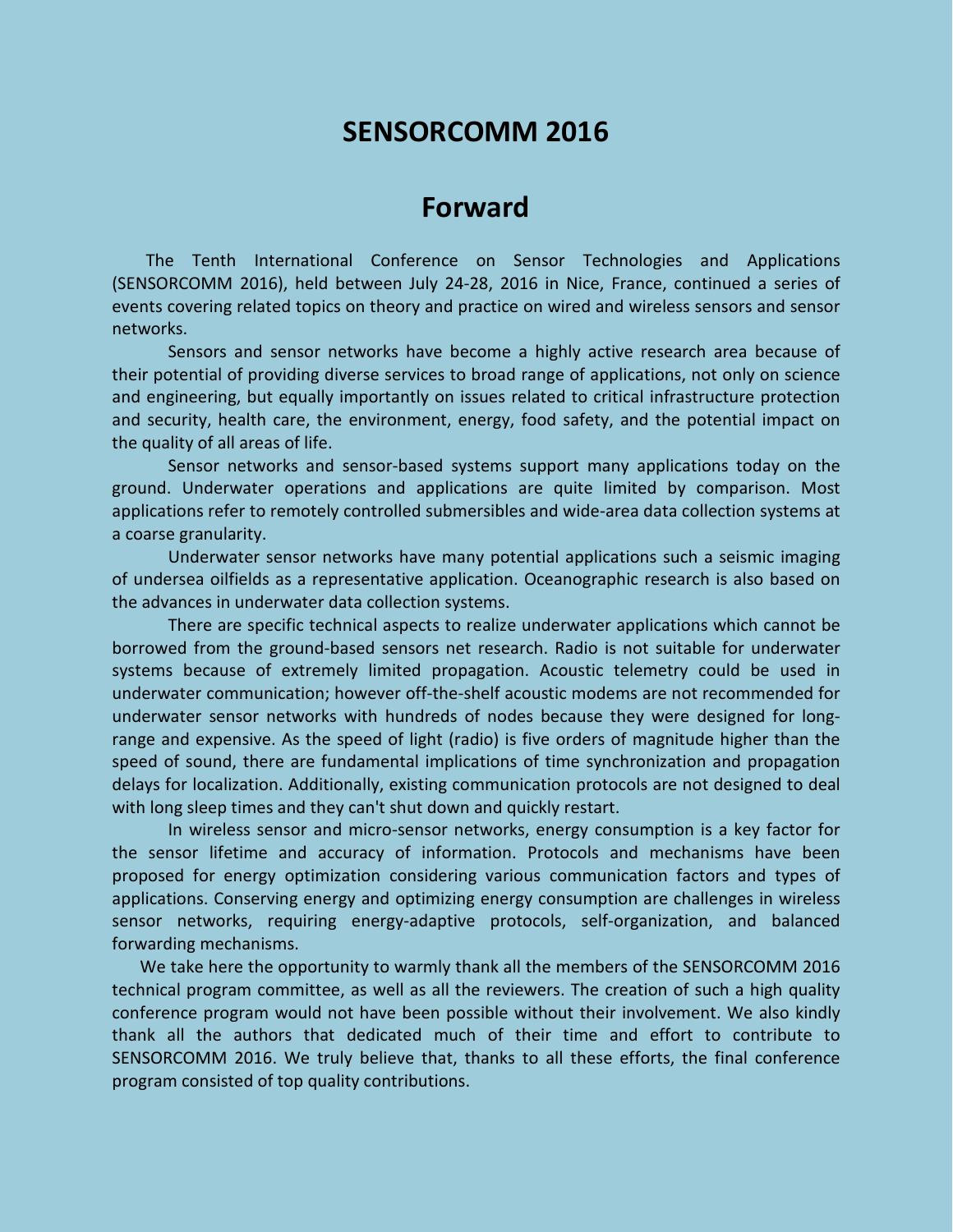Also, this event could not have been a reality without the support of many individuals, organizations and sponsors. We also gratefully thank the members of the SENSORCOMM 2016 organizing committee for their help in handling the logistics and for their work that made this professional meeting a success.

We hope SENSORCOMM 2016 was a successful international forum for the exchange of ideas and results between academia and industry and to promote further progress in the field of sensor technologies and applications. We also hope that Nice, France provided a pleasant environment during the conference and everyone saved some time enjoy the beautiful French Riviera.

#### **SENSORCOMM 2016 Advisory Committee**

Jean Philippe Vasseur, Cisco Systems, Inc., France Jaime Lloret Mauri, Polytechnic University of Valencia, Spain Jens Martin Hovem, Norwegian University of Science and Technology, Norway Pascal Lorenz, University of Haute Alsace, France Sergey Yurish, IFSA, Spain

#### **SENSORCOMM 2016 Industry Liaison Chairs**

Sarfraz Khokhar, Cisco Systems, Inc., USA Michael Niedermayer, Siemens AG, Germany Harkirat Singh, Samsung Electronics Co., Korea

### **SENSORCOMM 2016 Research/Industry Chairs**

Hristo Djidjev, Los Alamos National Laboratory, USA Teng Rui, National Institute of Information and Communication Technology, Japan S. Biju Kumar, Philips Research - Eindhoven, The Netherlands Ivan Ndip, Fraunhofer-Institut fuer Zuverlaessigkeit und Mikrointegration / Technische Universitaet (TU) Berlin, Germany

#### **SENSORCOMM 2016 Special Area Chairs**

**Embedded systems** Joshua Ellul, University of Malta, Malta

**Security** Yenumula Reddy, Grambling State University, USA

#### **Body networks**

Alessandro Pozzebo, Università degli Studi di Siena, Italy